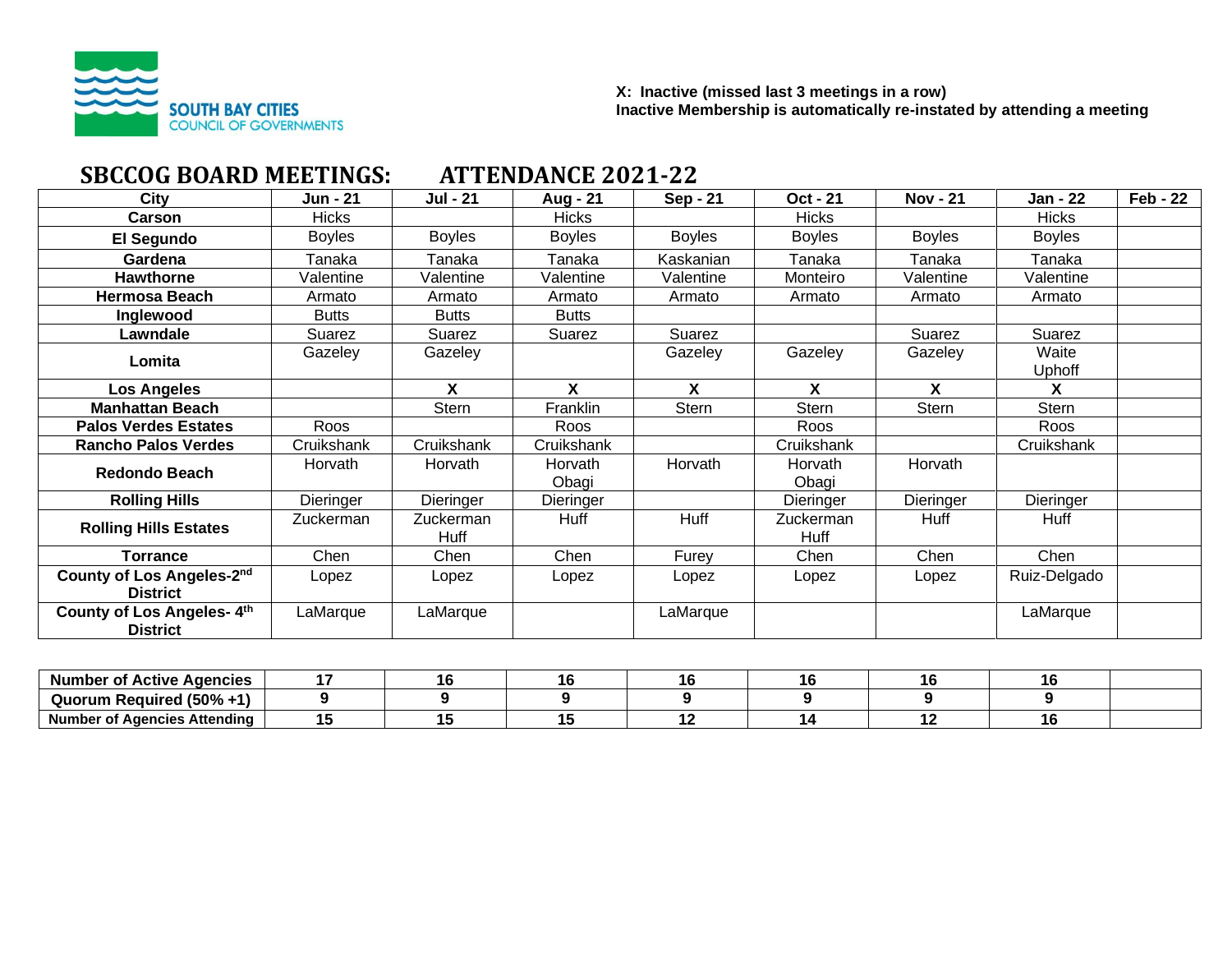## ITEM VI.A

# **SOUTH BAY CITIES COUNCIL OF GOVERNMENTS THURSDAY, JANUARY 27, 2022 HELD VIRTUALLY VIA ZOOM**

**(RECORDING AVAILABLE ONLINE: [https://www.youtube.com/watch?v=lTq-](https://www.youtube.com/watch?v=lTq-HFrdTk0&list=PLDpmJnsyVeKVXM03Lbb0WrPObE26gjV5P&index=1)[HFrdTk0&list=PLDpmJnsyVeKVXM03Lbb0WrPObE26gjV5P&index=1\)](https://www.youtube.com/watch?v=lTq-HFrdTk0&list=PLDpmJnsyVeKVXM03Lbb0WrPObE26gjV5P&index=1)**

### **I. CALL TO ORDER**

Chair Drew Boyles called the SBCCOG Board of Directors meeting to order at 6:00 pm.

## **II. VERIFY QUORUM**

### **In attendance were the following voting elected officials:**

Cedric Hicks, Carson Drew Boyles, El Segundo Rodney Tanaka, Gardena Olivia Valentine, Hawthorne Stacey Armato, Hermosa Beach James Butts, Inglewood Bernadette Suarez, Lawndale Bill Uphoff, Lomita

Hildy Stern, Manhattan Beach Jim Roos, Palos Verdes Estates John Cruikshank, Rancho Palos Verdes Bea Dieringer, Rolling Hills Britt Huff, Rolling Hills Estates George Chen, Torrance Alfonso Ruiz-Delgado, LA County D-2 Jennifer LaMarque, LA County D-4

## **Also in attendance were the following non-voting elected officials:**

Barry Waite, Lomita

## **Also, in attendance were the following persons:**

Tom O'Brien, California State University, Long Beach (CSULB) Greg Farr, Caltrans Stephen Sawyer, Charter Communications Jeff Kiernan, League of California Cities Sarah Patterson, SCAG Ara An, Los Angeles County Lindsey Lastra, Los Angeles County Department of Public Health Nancy Rodriguez, Los Angeles County Department of Public Health Jacki Bacharach, SBCCOG Kim Fuentes, SBCCOG Steve Lantz, SBCCOG Wally Siembab, SBCCOG David Leger, SBCCOG Natalie Champion, SBCCOG Chandler Sheilds, SBCCOG Ronson Chu, SBCCOG Jonathan Pacheco Bell, SBCCOG Laurie Jacobs, SBCCOG Aaron Baum, SBCCOG

### **III. CONFIRM POSTING OF THE AGENDA BY THE CITY OF TORRANCE**

Ms. Bacharach confirmed that the agenda was properly posted in the City of Torrance.

### **IV. BROWN ACT DECLARATION**

Pursuant to AB 361, the Board of Directors finds that a statewide state of emergency remains in force and State and local officials continue to recommend measures to promote social distancing. Therefore, this meeting is being held virtually as meeting in person would present imminent risks to the health or safety of attendees. *(attachment)*

**MOTION** by Board Member John Cruikshank, seconded by Board Member Bill Uphoff, to **APPROVE** the Brown Act Declaration. No objection. So ordered.

### **V. ANNOUNCEMENTS OF ANY CHANGES TO THE AGENDA**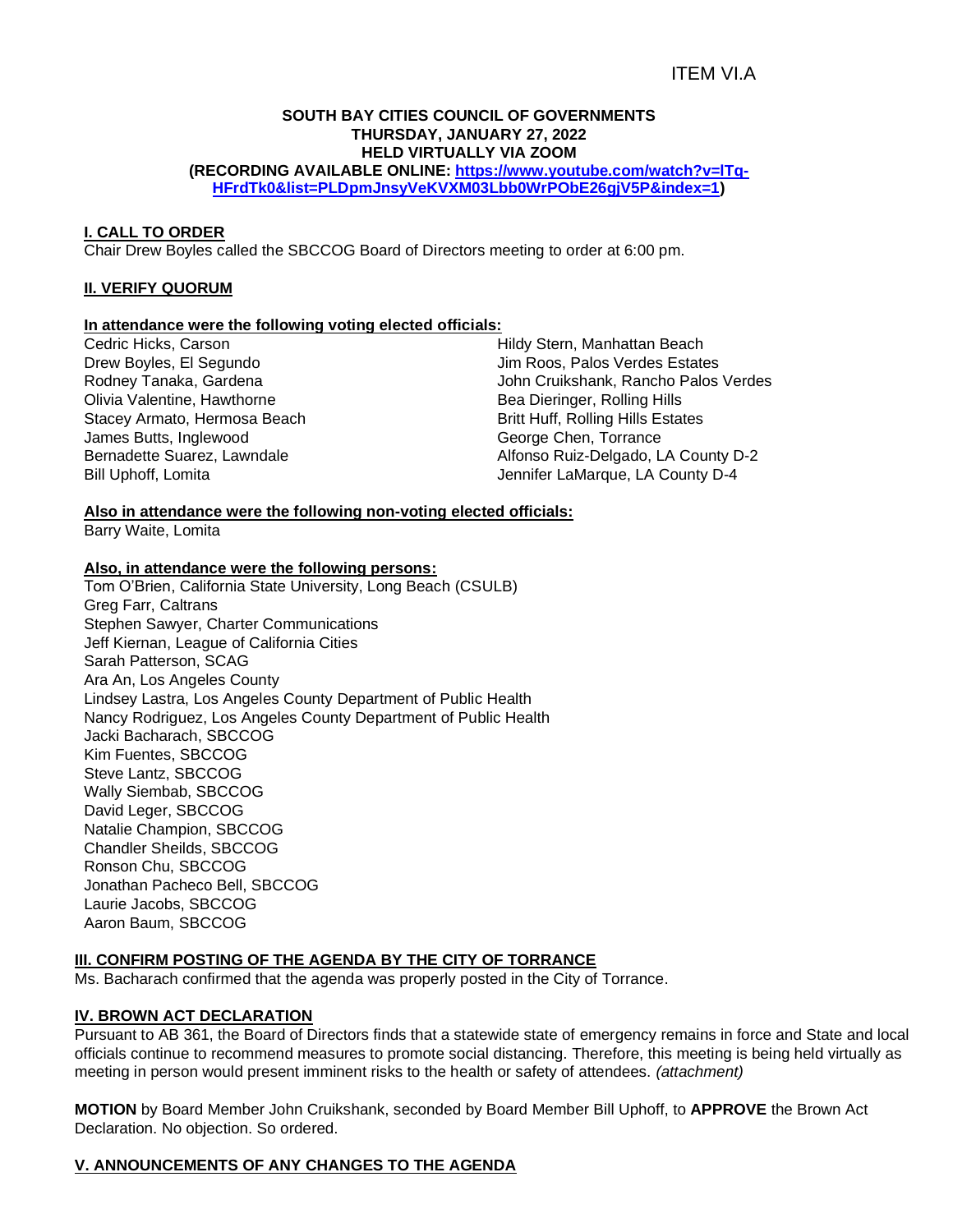None.

## **VI. PUBLIC COMMENT**

None.

## **VII. CONSENT CALENDAR**

- **A. November Board Meeting Minutes** *(attachments) –* **Approved**
- **B. Bylaws Revisions** *(attachment)* **– Received and filed**
- **C. Telework Policy** *(attachment)* **– Approved**
- **D. Contract Renewal with Silvernest for Homeshare South Bay** *(attachment)* **Approved**
- **E. Torrance Water Contract Renewal Scope of Work** *(attachment with minor revisions noted from Steering Committee)* **– Approved**
- **F. Metro Golden Opportunity Letter support request and 2nd letter from SBCCOG re: South Bay projects** *(attachment)* **– Approved**
- **G. California Residential Property Tax Exemption and Surcharge and Housing Development Reviews Initiative (2022)** *– (attachments)* **– Opposed**
- **H. 2020-2021 Audit** *–* **Received and filed**
- **I. Actions of Steering Committee since last Board meeting** *(attachment)* **– Received and filed**
- **J. Monthly Reports – Received and filed**
	- 1. South Bay Environmental Services Center Report *(attachment)*
	- 2. Transportation Report *(attachment)*
	- 3. Reports from Outside Agencies *(attachments for each at end of the agenda)*
		- a. League of California Cities & LA Division Legislative Committee (Bea Dieringer & Jeff Kiernan)
		- b. South Bay Association of Chamber of Commerce (Olivia Valentine)
		- c. South Bay Workforce Investment Board (Chris Cagle)
		- d. SCAG Committees:
			- i. Energy and Environment (Britt Huff)
			- ii. Regional Council (Drew Boyles, Mark Henderson, James Gazeley)
		- e. KHHR (Hawthorne Airport) Communities Network Committee (Olivia Valentine)

Ms. Bacharach shared that the audit was never received and has been removed (item H) from the consent calendar. Additionally, Ms. Bacharach asked that item D be approved contingent upon attorney approval.

**MOTION** by Board Member Bill Uphoff, seconded by Board Member Britt Huff, to **APPROVE** the Consent Calendar with Item H removed and Item D subject to legal counsel approval. No objection. So ordered.

## **VIII. PRESENTATIONS**

## **A. California Supply Chain Success Initiative and What It means for the South Bay**

Mr. O'Brien shared that Governor's office asked CSULB's Center for International Trade and Transportation (CITT) to convene stakeholders to address challenges that the supply chain faces in California. This group is called the California Supply Chain Success Initiative. Consensus concluded that the supply chain has worked well to address issues during the pandemic (including engagement with U.S. Department of Transportation). Mr. O'Brien also shared that the worst of the issues have passed that impact regions like the South Bay, with many opportunities that lie ahead for the subregion because of the lessons learned. Curbside access (i.e. last mile transportation infrastructure) will be an issue that needs to be addressed in the future.

### **Questions**

Board Member Olivia Valentine: What opportunities/next steps can SBCCOG take? Answer: SBCCOG can access forms hosted by California Freight Advisory Committee. There are opportunities for on-going dialogue between the state and local government regarding rail/freight issues. SBCCOG can help create these sub-regional opportunities for dialogue.

Board Member John Cruikshank: When will the Ports determine a cap on import capacity? Answer: It is a challenge to place caps on cargo and the market can solve some instances of this problem (i.e. no definitive answer). The industry can expect to see diminishing returns on vessel sizes, with inefficiencies being placed landside on the vessel.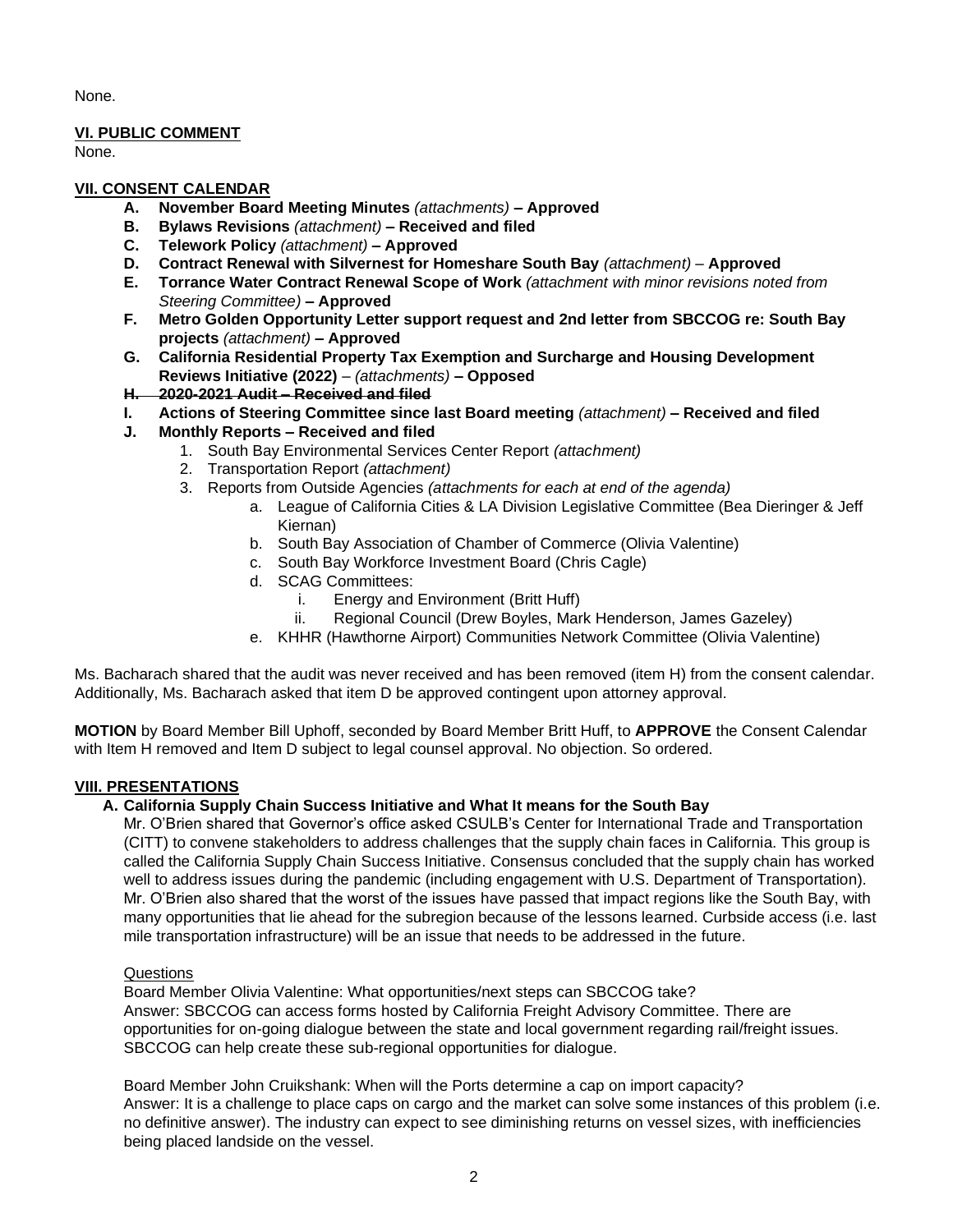Board Member George Chen: Is there relation to public policy with the supply chain issue? A: This is a global issue. Shortages were not a supply chain issue (e.g. panic buying). Multiple supply chain issues made it difficult to offload supplies to places in need but created a nimbleness to address the issues. The pandemic made this worse, enabling quicker action to address a problem that was eventually going to be encountered.

Board Member Barry Waite: What are the short-term vs. long-term issues? A: Long term issues include digitization of data while short term issues address logistics obstacles (e.g. lowering the age of truck drivers) and inefficient chassis system that need to be evaluated.

Presentation is linked here: [https://southbaycities.org/wp](https://southbaycities.org/wp-content/uploads/2021/11/PRESENTATION_SBCCOG-Presentation-on-Initiative.pdf)[content/uploads/2021/11/PRESENTATION\\_SBCCOG-Presentation-on-Initiative.pdf](https://southbaycities.org/wp-content/uploads/2021/11/PRESENTATION_SBCCOG-Presentation-on-Initiative.pdf)

## **B. South Bay Sustainability Report 2021**

Mr. Siembab shared that 2021 was significant year for climate activities and the acceleration of climate change. Extreme weather events continue to be become more prevalent. The planet is approaching a tipping point for burning fossil fuels, which is a dangerous issue. Fall out from climate change will have concerning personal effects for all generations.

Mr. Siembab also shared that global policy responses to climate change in 2021 did not report positive outlooks. 2030 is earmarked as a target for significant carbon emissions reductions. Mitigating measures that the South Bay can apply include vehicle inventory reduction and solar panel installation on government facilities (to name a few). Reducing electricity consumption in the South Bay is important to lead the fight on climate change locally. South Bay elected officials can examine policies and how they reduce carbon emissions and maximize the South Bay Fiber Network's use (e.g. fiber connectivity innovating institutional practices to reduce carbon emissions).

Board Member Britt Huff added that it is important to share this presentation with state leaders.

Mr. Leger briefly touched on examples of institutional "business as usual" and potential change options. He explained that with Caltrans grants for instance, the timeframe between a notice of funding availability to a notice to proceed could be 12 months or more. If that timeframe was reduced to a mere 3 months for example, it would allow grantees to begin working quickly to implement projects and begin addressing climate change impacts sooner. Mr. Leger also gave an example dealing with LA Metro's long-range planning. Although long-range planning and investment in rail lines is good, the impact of these lines won't be seen until 30+ years into the future. As opposed to focusing solely on those projects, Metro might consider temporarily pausing those planning efforts and investing funds into the deployment of broadband or other quick-toimplement projects that will have near-term impacts.

### **Questions**

Board Member Olivia Valentine: What are we reviewing in Climate Action Plans (CAPs)? A: What did the city commit to and how can the action steps be implemented. Ms. Fuentes and Ms. Bacharach added that baseline inventories are being reviewed to see if goals and targets are being met. Civic Spark fellows are assisting with this work.

Board Member Hildy Stern: Can SBCCOG help cities to research cost-effectiveness of solar for municipal facilities?

A: SBCCOG can examine a group purchase (consortium with state legislators) of solar panels among its member cities and discuss with Energy Management Working Group.

Presentation is linked here: [https://southbaycities.org/wp-content/uploads/2021/11/PRESENTATION-1.22-](https://southbaycities.org/wp-content/uploads/2021/11/PRESENTATION-1.22-Climate-2021-for-Board-.pdf) [Climate-2021-for-Board-.pdf](https://southbaycities.org/wp-content/uploads/2021/11/PRESENTATION-1.22-Climate-2021-for-Board-.pdf)

### **C. SuperBowl Overview**

Board Member Jim Butts was unable to attend at this time, so no presentation was given.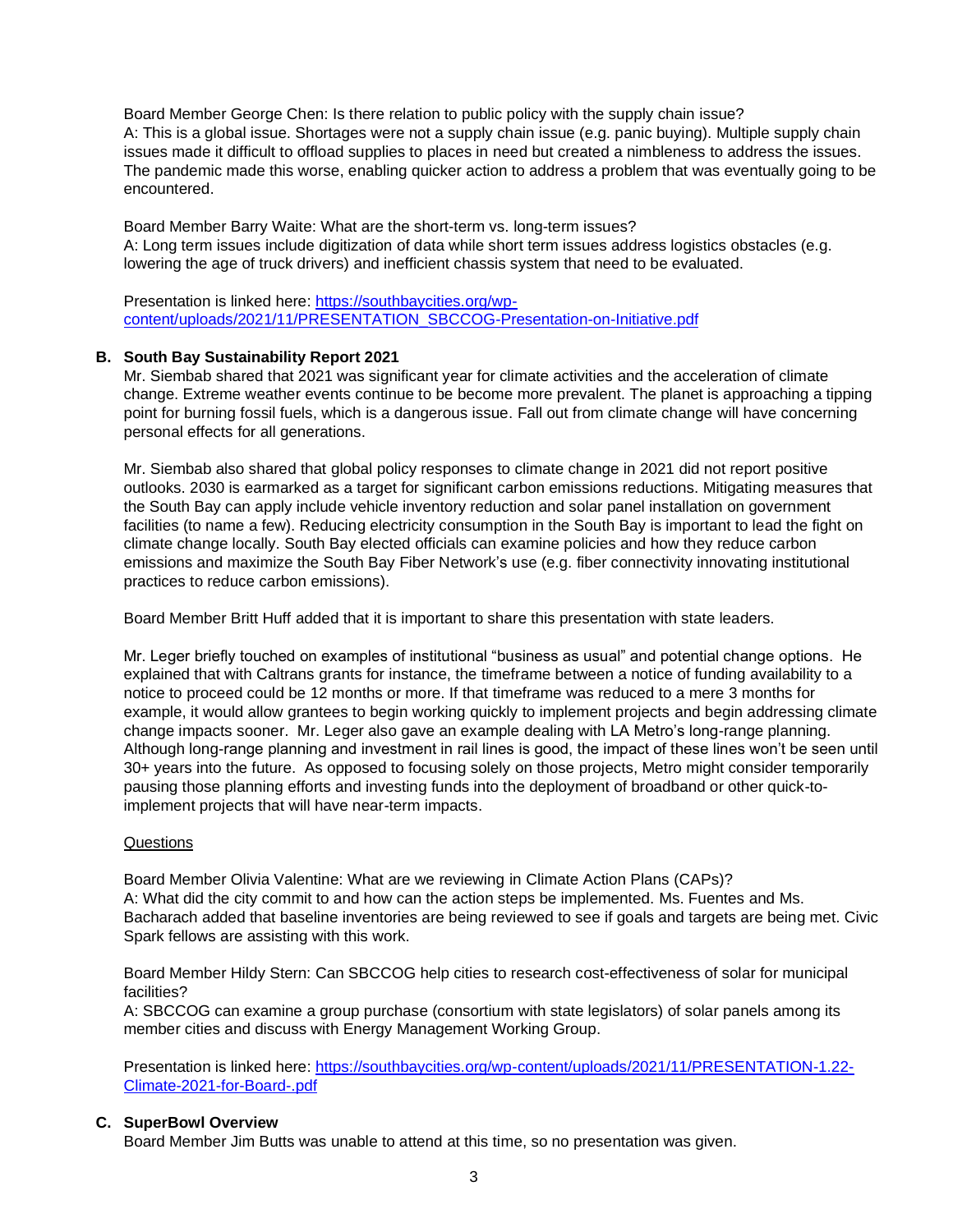## **D. Service Planning Area 8 Update**

Ms. Lastra shared that the County is continuing to seek support to combat surging COVID-19 cases (1 in 6 people have COVID-19). Vaccine and booster continue to be a protective factor to combat the spread of COVID-19. SPA 8's most densely populated communities continue to be impacted the most. Carson, Inglewood, Torrance, and Wilmington saw notable rises in cases during January. County emphasizes the importance of using medical grade masks, which are more protective than cloth masks. Testing kits are available at the following SPA 8 locations: Helen Keller Park, Lennox Library, and Lawndale Library.

### Questions

Chair Drew Boyles: COVID protocols have ceased in other places, is that a good sign for the South Bay? Answer: East coast case numbers are a good indicator of the trend that ultimately impacts the South Bay.

Presentation is linked here: [https://southbaycities.org/wp-content/uploads/2021/11/PRESENTATION-ON-](https://southbaycities.org/wp-content/uploads/2021/11/PRESENTATION-ON-SPA-8-FOR-SBCCOG-Board-of-Directors-Meeting-01.27.22.pdf)[SPA-8-FOR-SBCCOG-Board-of-Directors-Meeting-01.27.22.pdf](https://southbaycities.org/wp-content/uploads/2021/11/PRESENTATION-ON-SPA-8-FOR-SBCCOG-Board-of-Directors-Meeting-01.27.22.pdf)

## **IX. TRANSPORTATION REPORTS**

## **A. Metro Report**

Mr. Lantz shared that the West Santa Ana Branch will be developed in two phases, from Artesia in the southeast area to the Blue Line and then from the Blue Line to downtown LA (will be built as a light rail line, phase 1 to be completed by 2035 and phase 2 by 2045). Metro is exploring electrification of the Silver Line to San Pedro. Rail-to-rail active transportation quarter was approved for \$115 million project (10-miles long from Crenshaw). Metro reported on temporary service reduction with cancelations rising from 3% to 17%, which has impacted operator workload and will reduce service frequency. The goal is to get transportation back to full service by June. Metro discussed the mental health issues that operators are facing with these conditions and issues.

## **B. Transportation Committee Report**

Mr. Leger shared that Metro shared information about its LIFE program (50% discount on passes through June). Metro is requesting funds for projects (Golden Opportunity) via the state's budget surplus. SBCCOG will make recommendations to the Transportation Committee in February on Measure R and M budget requests. Mr. Lantz added that most of Measure M funding has been used, which will impact future project requests.

## **X. SBCCOG PROGRAM ACTION ITEMS, REPORTS AND UPDATES**

## **A. Virtual/Hybrid/In-Person meetings**

Ms. Bacharach asked the Board if it wanted to meet virtually or in-person next month. Chair Drew Boyles responded that the Board would like to meet virtually in February.

### **B. Legislative Committee**

Mr. Leger shared information about the Regional Housing Trust Fund proposal. A subcommittee will be formed from existing Legislative Committee members, SBCCOG legal counsel, and group of City Managers with finance and planning expertise to discuss options before making a recommendation to the Board in the coming months.

**MOTION** by Board Member John Cruikshank, seconded by Board Member Rodney Tanaka, to **APPROVE** the formation of a subcommittee to address Regional Housing Trust Fund proposal. No objection. So ordered.

Board Member Bea Dieringer shared that she is interested in participating in the subcommittee.

It was reported that the California Public Utilities Commission (CPUC) withdrew its proposal regarding net metering and delayed any action. This was in keeping with the SBCCOG's position taken at the previous Board meeting. Another recommendation was made to oppose a competing initiative to the Neighborhood Voices initiative (supported by SBCCOG).

### **C. General Assembly**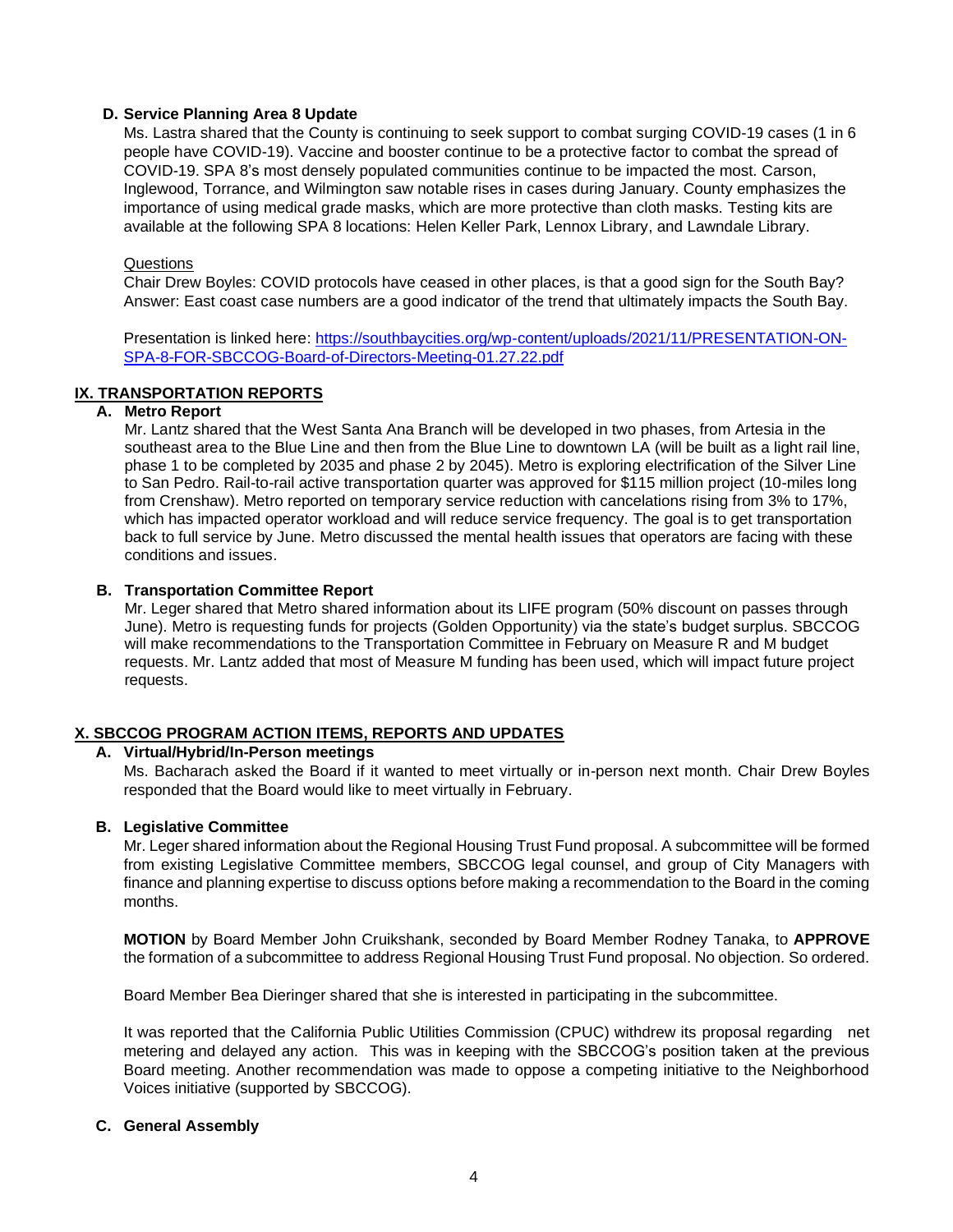Ms. Fuentes shared that \$37,500 (goal is \$40,000) has been raised in sponsorships. 67 people have registered for the event (registration link: [https://southbaycities.org/event/22nd-annual-general-assembly/\)](https://southbaycities.org/event/22nd-annual-general-assembly/). Carson Community Center requires participants to receive a COVID test 72 hours prior to event. The City is exploring a vendor to administer oversight (SBCCOG staff will update Board as event date approaches).

Ms. Bacharach and Chair Drew Boyles shared information about prospective guest speakers.

Chair Drew Boyles asked the Board if it was interested in the topic of space and aerospace in the South Bay? Board Members George Chen and Olivia Valentine expressed support. Chair Drew Boyles added that he was not sure if there should be an entire panel devoted to the topic, but representatives from those industries should be considered.

#### **Questions**

Board Member George Chen: Does everyone need to be tested for COVID-19 (even if they are vaccinated)? A: Yes. SBCCOG will send out notices to registrants in advance of event.

Board Member Hildy Stern: Will remote attendance be available? A: SBCCOG staff will be sending an item to Steering Committee in February with cost and recommendation.

#### **D. Homeless Services**

Ms. Bacharach shared information about the Hygiene Kit event and Redondo Beach staff thanked SBCCOG staff for facilitating the event and delivery of resources.

A short video of event was shown and is available here: [https://www.youtube.com/watch?v=anW11Y7LHbo.](https://www.youtube.com/watch?v=anW11Y7LHbo)

Mr. Chu shared that Project Room Key has 4 new locations in the South Bay (Inglewood, Carson, Redondo Beach, and San Pedro) while exploring smaller options (motels) in Gardena and San Pedro. Providence Health Care is interested in building "tiny homes" in the Inglewood area. Mr. Chu also shared that there have been 4 matches for the Home Share South Bay program after getting increased exposure from PSA on local cable networks and other media efforts. A CORO fellow is helping to develop a matrix of subsidies available for homelessness.

Mr. Chu shared information about the Blue Ribbon Commission. A consensus is forming that believes that Los Angeles Homeless Services Authority (LAHSA) is doing too much work and that it should focus on grant administration. Cities believe that more funds need to be returned to the subregion from Measure H and that there is a lack of coordination between LAHSA departments.

### **E. SBESC Update**

Ms. Fuentes shared that all SBESC programs help cities with their CAPs. SBESC's energy efficiency partnership ended with SoCalGas in December and SBESC exceeded its contract goal. SBESC is working with SoCalREN on a new program focusing on behavioral policy with employees that impacts energy efficiency. Ms. Fuentes also shared that West Basin Municipal Water District delivered 1200 rain barrels throughout the South Bay while hosting 2 in-person distribution events.

Ms. Fuentes shared that SBCCOG offers GIS services to its member cities, which may decrease/offset consultant costs. More information about SBCCOG's GIS services can be found here: [https://southbaycities.org/programs/gis/.](https://southbaycities.org/programs/gis/)

### **F. South Bay Fiber Network**

Ms. Bacharach shared that SBCCOG staff are attending regional meetings and working with American Dark Fiber to extend its network.

### **G. Local Travel Network**

Ms. Bacharach shared that SBCCOG staff is planning to meet with member cities to address opportunities for the Local Travel Network (LTN) and is working on an RFP for signage to brand the LTN.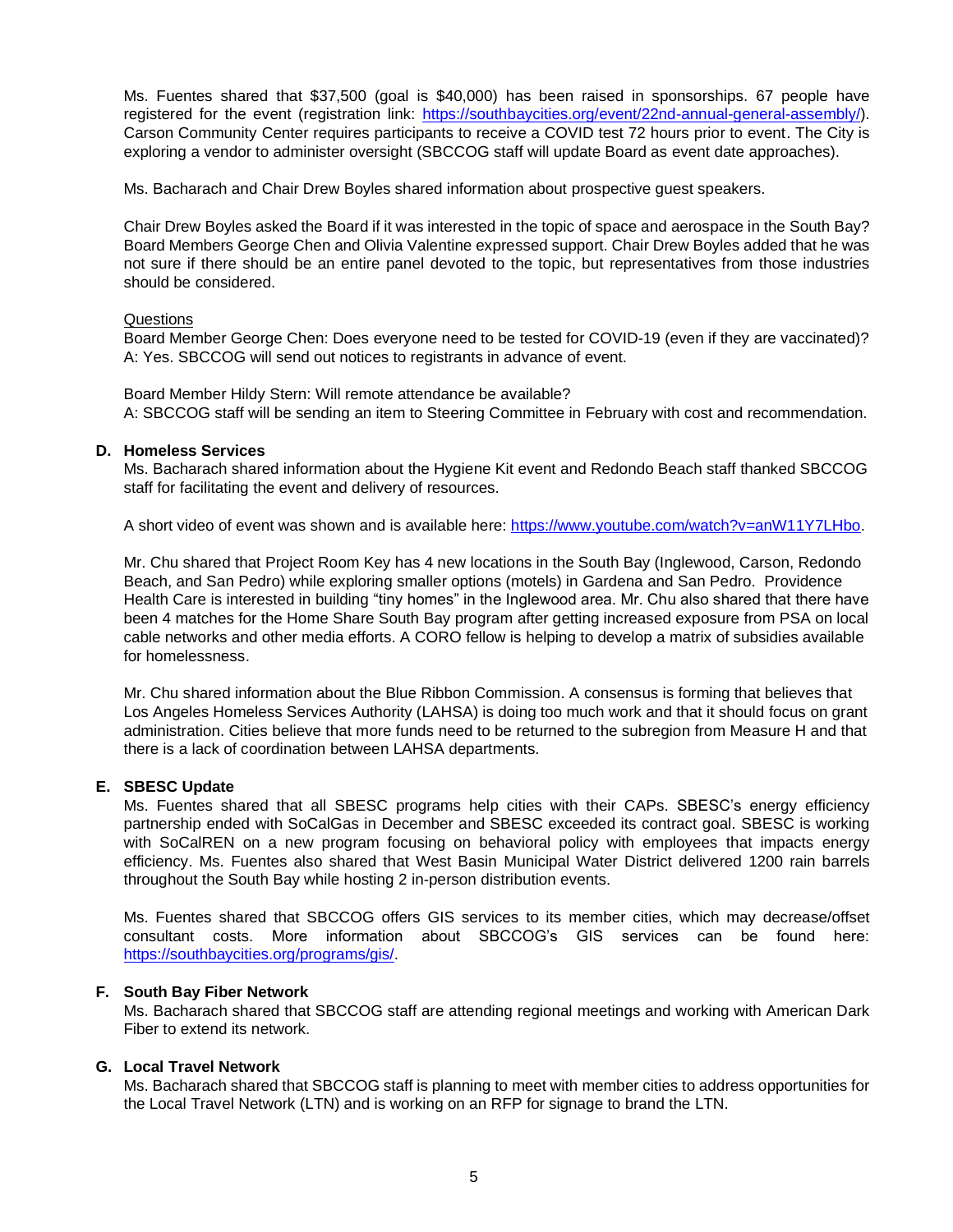Mr. Leger shared that Assemblymember Gipson's office is offering to sponsor LTN legislation: a Neighborhood Electric Vehicles (NEV) plan allowing for associated terminology to be used on signage/street markings and a rebate program for micromobility alternatives to e-bikes.

## **H. Senior Services**

Board Member Britt Huff shared that the working group met this month and discussed learning resources from the Palos Verdes Library and home sharing updates from Silvernest. Mr. Chu shared that there is an AARP grant opportunity available for community garden/center development (applications are due in March). Mr. Chu will send application information to member cities. The working group meets next on March 22<sup>nd</sup>.

## **I. SPA 8 Working Group**

Board Member Hildy Stern - no update.

## **J. Photo Contest**

Mr. Bacharach shared that the contest has received 81 submissions and SBCCOG staff is working on a plan to judge the submission. The winner(s) will be announced at the General Assembly in March.

## **K. Opportunities to Serve and Annual Form 700s** *(attachment)*

Ms. Bacharach shared that there are certain seats (e.g. SCAG regional council seats) that are available with the nominations opening February 1<sup>st</sup>. SBCCOG staff will send information out to those eligible to be nominated. A Metro Service Council seat is also open. There is currently no South Bay elected official on the Service Council as there has been in the past.

## **L. Management Services Subcommittee** *(attachment)*

Board Member Cruikshank shared that the Management Services Evaluation Subcommittee (including Board Members Bernadette Suarez and Olivia Valentine) met in December and created an evaluation form for Ms. Bacharach's position (evaluates her organization, Jacki Bacharach & Associates as well). The subcommittee asks that each Board member complete this evaluation by February 15<sup>th</sup> prior to the subcommittee meeting with Ms. Bacharach for evaluation to determine if her position goes out to Request for Proposals (RFP) after her contract expires.

Board Member Bea Dieringer shared that she supported the subcommittee's initiative and timeframe provided for completing the evaluation form.

**MOTION** by Board Member Rodney Tanaka, seconded by Board Member Olivia Valentine, to **APPROVE** the process as recommended by the Management Services Evaluation Subcommittee and request Board participation in a performance evaluation of Jacki Bacharach & Associates by February 15. No objection. So ordered.

### **M.** Other

Ms. Bacharach shared that SBCCOG will hire consultant regional planner, Jonathan Pacheco Bell as a SBCCOG employee in February. SBCCOG will also offer an ADU calculator to South Bay cities for their constituents to use to determine costs associated with building an ADU. Ms. Bacharach shared that 9 member cities (Hermosa Beach, Inglewood, Lomita, Manhattan Beach, Rancho Palos Verdes, Redondo Beach, Rolling Hills, Rolling Hills Estates, Torrance) have signed on to use the tool.

### **Question**

Board Member Valentine: Who should an interested member city (i.e. City Manager) contact regarding the ADU calculator?

A: Member cities can contact Ms. Bacharach or Mr. Siembab for more information.

Ms. Bacharach also shared that SBCCOG, after receiving feedback from member cities, is exploring assuming the administration of the Alert South Bay program which is an emergency notification system for the subregion. Ms. Bacharach will bring back more information to the Board next month.

### **XI. AGENCY REPORTS**

**NOTE: Oral reports are only made to clarify or amplify written attachments. All reports that were submitted or handed out are available online here: [https://southbaycities.org/event/board-of-directors-meeting-77/.](https://southbaycities.org/event/board-of-directors-meeting-77/)**